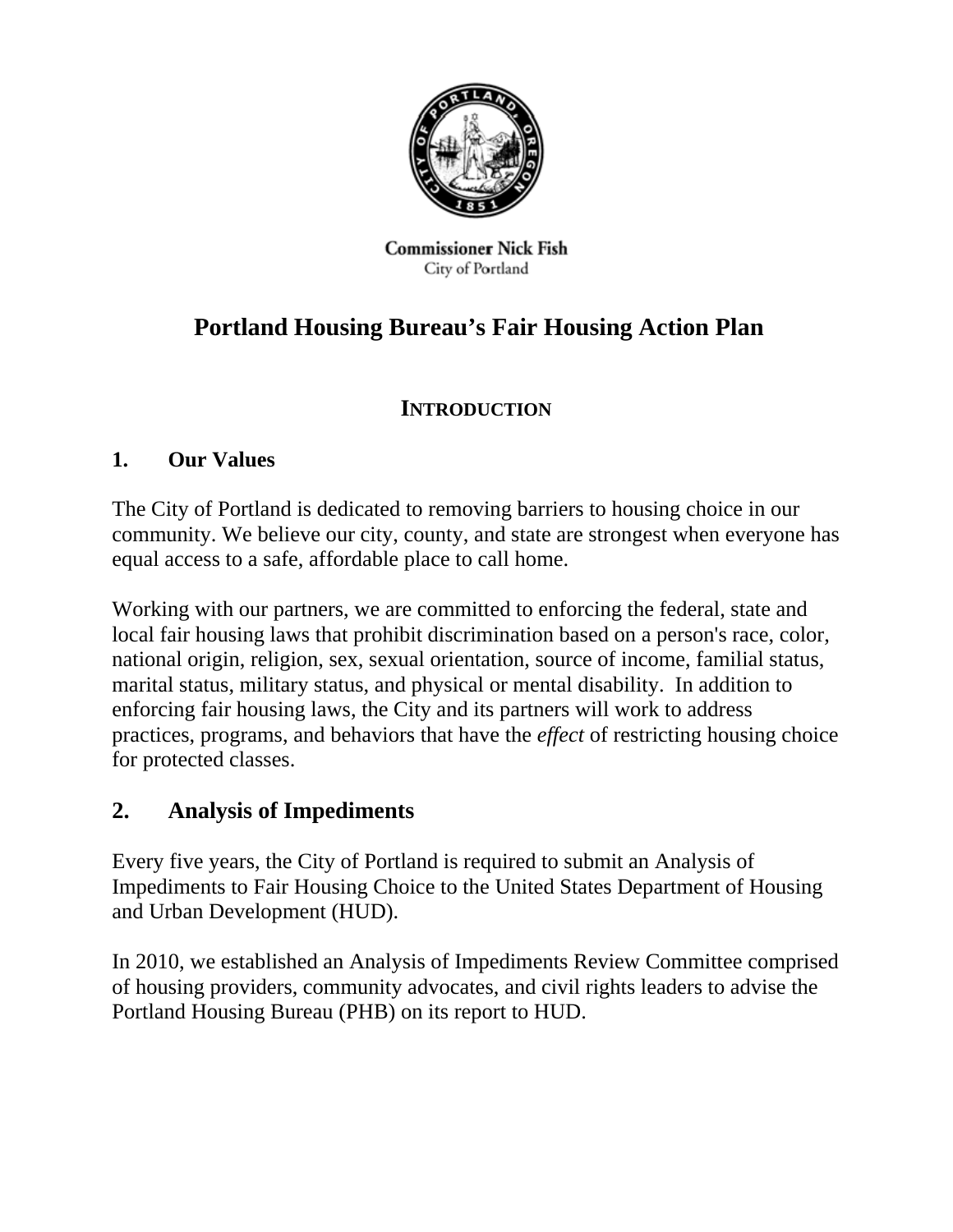The demographic trends, community testimony and complaint data in the Analysis of Impediments Report showed there are still serious fair housing concerns to be addressed.

The complete Analysis of Impediments report was submitted to HUD on June 17, 2011and is available online for viewing at www.portlandonline.com/phb/fairhousing.

## **3. The Action Plan**

This Action Plan sets forth the specific actions the City of Portland, through the Portland Housing Bureau, will take in 2011-12 as the first set of bold steps over the next five years to end discrimination in rental housing. It builds on the visionary work of the Analysis of Impediments Review Committee, and provides a comprehensive approach – blending enforcement, education, and increased access to affordable homes and services.

The City of Portland will hold itself and its partners accountable for these outcomes and will monitor the actions set forth in this Plan, and report annually on our results. A sample report can be found at the end of this Plan as *Exhibit A*.

## **ACTION PLAN**

## **I. End Discrimination In Rental Housing**

*1. Work with partners to secure County-wide funding and support to continue and enhance enforcement of fair housing laws.1*

### Action Steps:

- A. Work with the Civil Rights Division of the Oregon Bureau of Labor and Industries (BOLI) to ensure that discrimination complaints are appropriately addressed.
- B. Work with the Fair Housing Council of Oregon and Legal Aid Services of Oregon (LASO) and BOLI to streamline the intake and referral process for Fair Housing cases for low-income people.

 $\overline{a}$ <sup>1</sup> Select recommendations of the Analysis of Impediments Review Committee are referenced throughout this report in italics.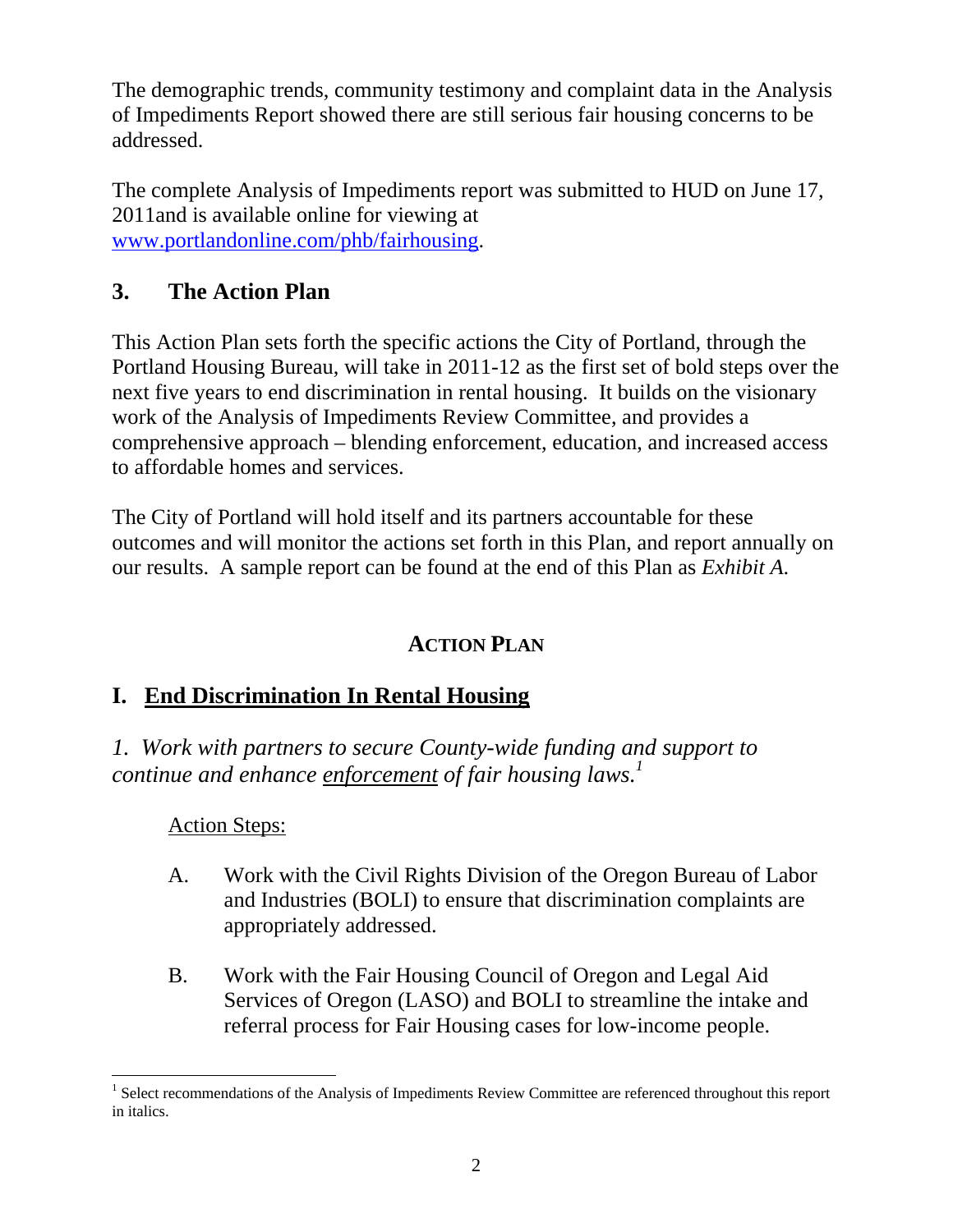- C. Determine feasibility of moving to a single point of intake for Fair Housing cases, resulting in LASO's increased ability to screen cases and refer complaints to enforcement agencies.
- D. Convene and actively participate in regular meetings with BOLI, HUD, the United States Attorney, and the Oregon Department of Justice to better coordinate enforcement of our Fair Housing laws.

**Outcome:** Better coordinated enforcement will increase the number of litigated Fair Housing cases referred by PHB contractors by the end of the June 2012

*2. Work with partners to secure County-wide funding and support to continue and enhance the education of fair housing laws.* 

### Action Steps:

- A. Work with Home Forward and the Fair Housing Council of Oregon to increase Fair Housing education for tenants and landlords.
- B. Work with the Community Alliance of Tenants (CAT) and 211Info to improve coordinated information and referral for people experiencing housing discrimination.

In PHB contracts, require targeted outreach and educational information sessions for culturally specific community partners representing protected classes and demonstrate an increase in the number of tenants who have been educated about Fair Housing information by June 30, 2012.

C. Work with Metro Multifamily Housing Association, the Rental Housing Association of Greater Portland, Oregon Opportunity Network, Home Forward and the Fair Housing Council of Oregon to increase Fair Housing education for tenants and landlords.

Outcome: The increased investment in Fair Housing-specific training to landlords as part of membership in each association will result in a quantifiable increase in training opportunities by the end of the fiscal year.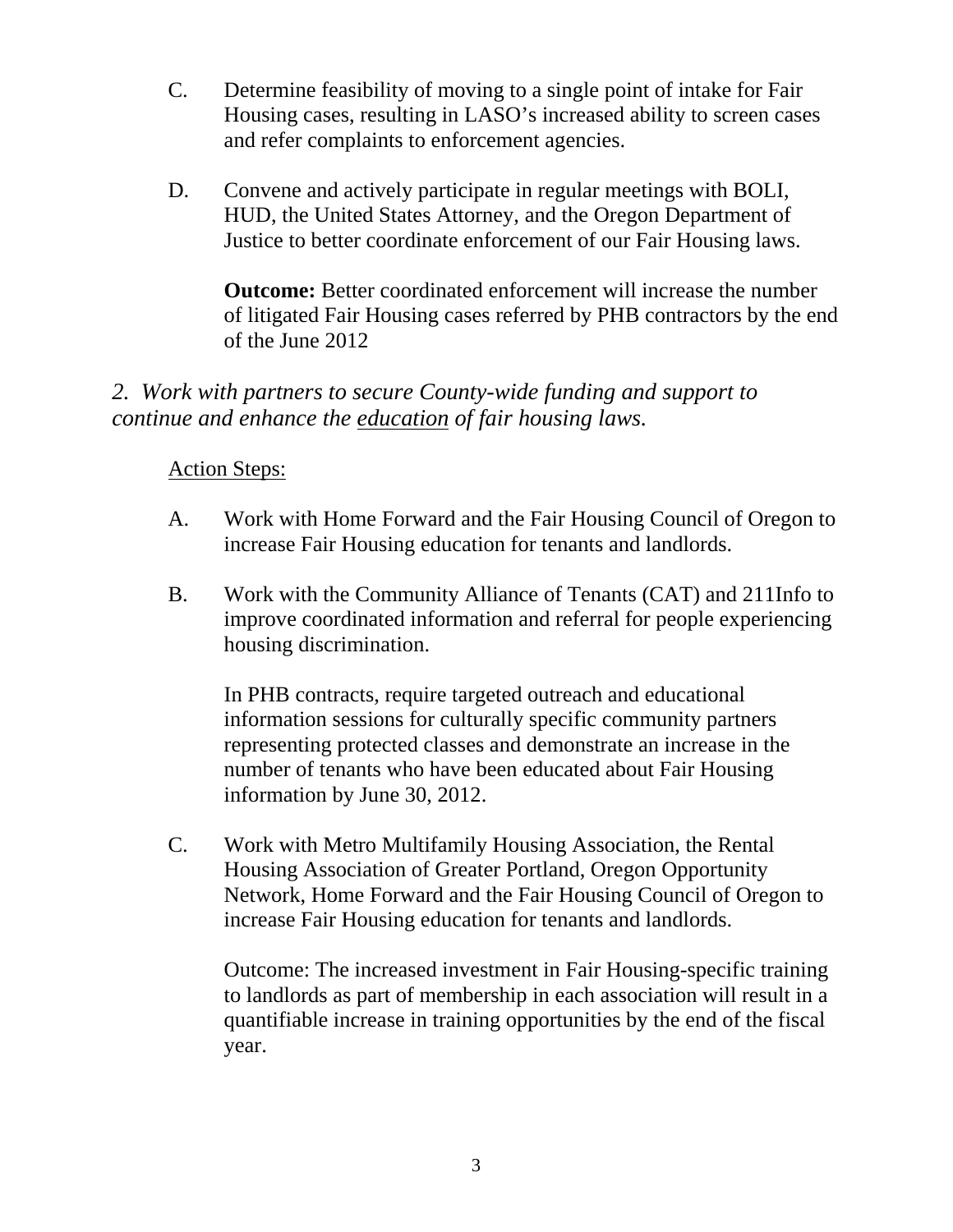*3. Conduct audit testing to determine discrimination trends and issues for Protected Classes seeking housing, with special focus on homeownership and affordable rental units.* 

## Action Steps:

A. Contract annually with a HUD-approved agency to conduct Fair Housing testing. At least annually, the newly-formed Fair Housing Advocacy Committee will review the results and release them to the public.

Outcome: Reliable and independent information about possible fair housing violation trends in rental and ownership housing.

*4. Partner with housing providers to modify screening and credit criteria that have an inadvertently higher impact on protected classes, especially persons of differing national origin and women experiencing domestic violence.* 

## Action Steps:

A. Work with property owners in the City's affordable housing portfolio to review and modify screening criteria to increase access to affordable housing units by protected classes. The City will link housing seekers to Rent Well (as a way to mitigate screening barriers) as well as Housing Connections, an affirmative outreach tool to lowincome renters, including people in protected classes.

Oregon Opportunity Network will lead a review by members and other affordable property owners of screening criteria to develop modified criteria and educate members about their use.

Outcome: A coordinated effort with buy-in from multiple interests.

## **II. Create A Fair Housing Advocacy Committee**

*1. Work with partners to create a fair housing advocacy committee that meets on an at least quarterly basis to focus on fair housing issues and to be a strong advocate voice for Multnomah County. Committee needs a clear,*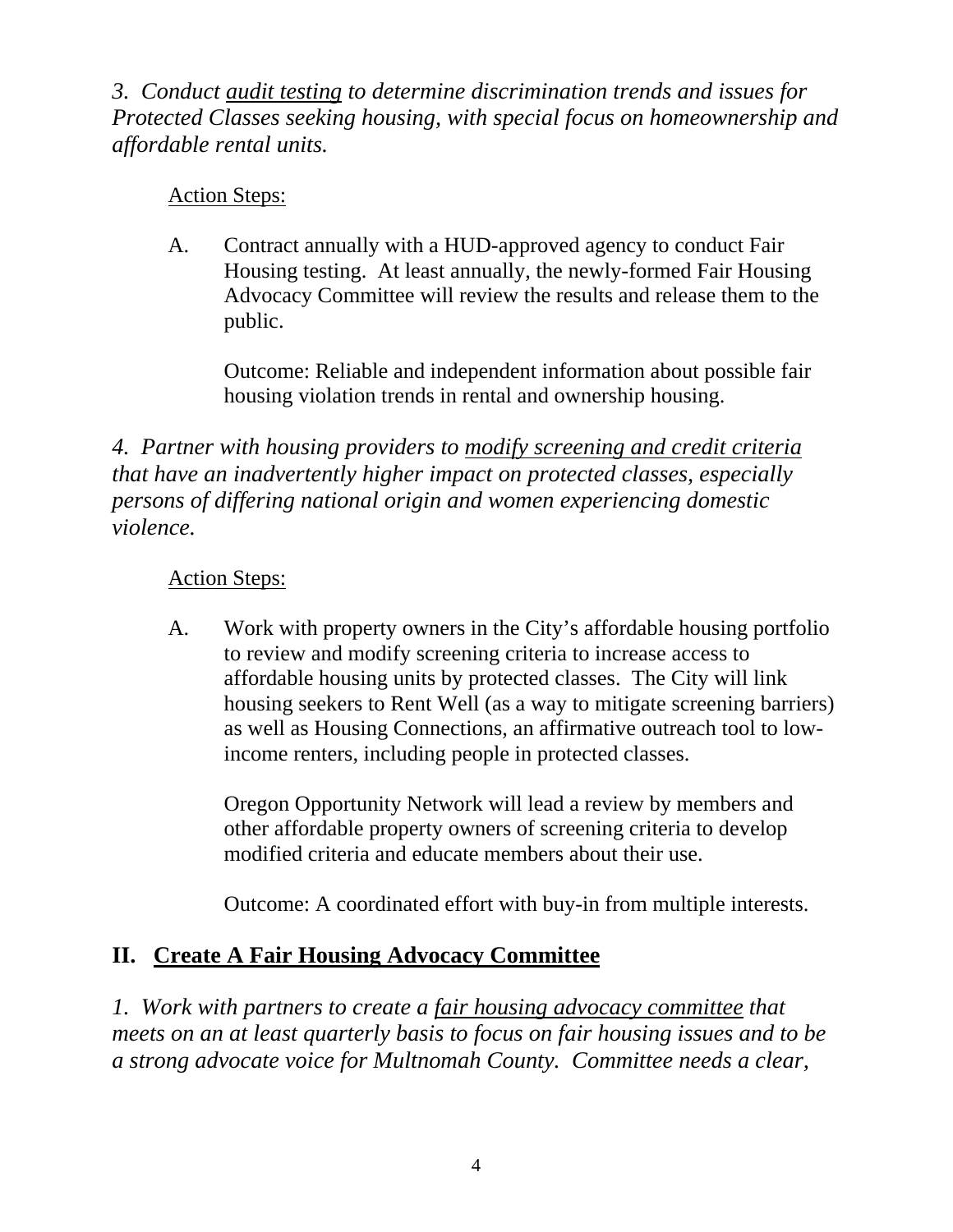*focused champion in a strong leadership and decision-making position, as well as a diverse representative membership.* 

## Action Steps:

A. Work with jurisdictional partners to form a permanent county-wide Fair Housing Advocacy Committee.

Confer with partners to select and confirm committee members by no later than September 30, 2011 and provide them with clear roles and responsibilities.

The Committee will report to the City of Portland, the City of Gresham, and Multnomah County. It will be charged with reviewing annual data and progress made by the City of Portland and its partners under this Plan.

B. The Advocacy Committee will be responsible for oversight of the City of Portland's implementation of this Action Plan, and will create a county-wide work plan that reflects the action steps to be taken by all jurisdictional partners to carry out the recommendations included in the Analysis of Impediments to Fair Housing Choice report submitted to HUD.

Outcome: The Action Plan will have a diverse set of champions to hold the implementing agencies accountable and to revise the Action Plan as needed.

## **III. Strengthen Public Awareness Of Fair Housing Laws**

*1. Partner with landlord trade associations and other community organizations to ensure frequent and accurate trainings for property managers, owners, regulators and social service providers to understand Fair Housing law and reasonable accommodations and modifications*.

### Action Steps:

A. Work with Metro Multifamily Housing Association, Oregon Opportunity Network, Home Forward and the Fair Housing Council of Oregon to increase Fair Housing education for landlords.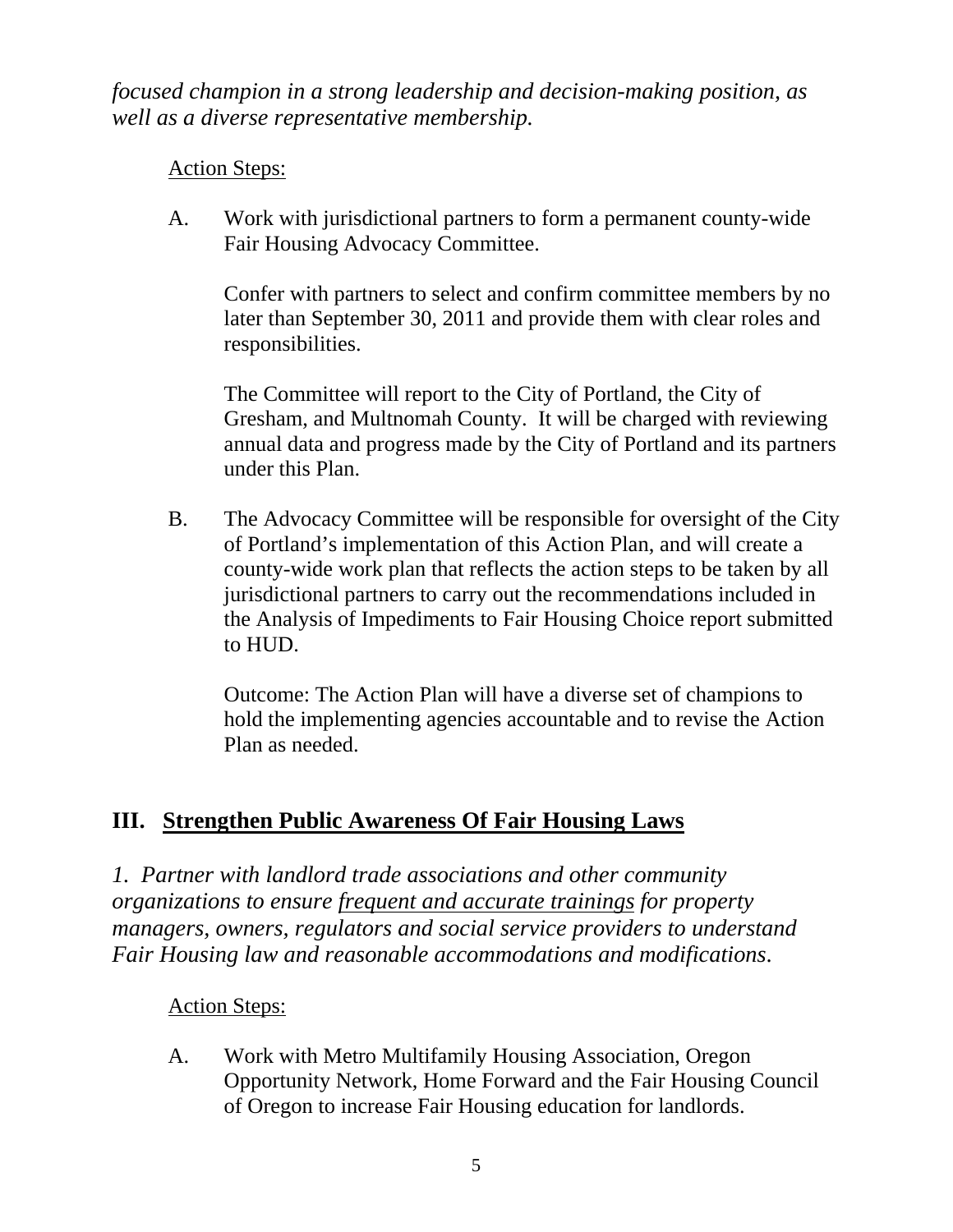Outcome: The increased investment in Fair Housing-specific training to landlords as part of membership in each association will result in a quantifiable increase in training opportunities by the end of the fiscal year.

B. Actively participate in regular meetings with BOLI, HUD, the United States Attorney, and the Oregon Department of Justice to better coordinate enforcement and education of Fair Housing laws.

Outcome: Better coordinated enforcement and education will increase the number of litigated Fair Housing cases referred by PHB contractors by the end of the June 2012.

*2. Work with partners to secure resources for a public information campaign about Fair Housing rights and current issues to change attitudes, practices and public policies, using culturally and linguistically appropriate methods to reach all members of the public.* 

### Action Steps:

A. Work with jurisdictional partners and the Fair Housing Advocacy Committee to launch a public information campaign no later than December 31, 2012.

Outcome: Support from Commissioner Fish and partners will result in increased public and private funds in support of the campaign.

## **IV. Improve Access To Housing Opportunity**

*1. Develop opportunity mapping as a foundation of housing policy development to illustrate areas of Multnomah County where there is limited access to opportunity and transportation. Commit resources including transportation resources to these areas to increase opportunity and equity, and tie the mapping into the update of Portland's Location Policy.*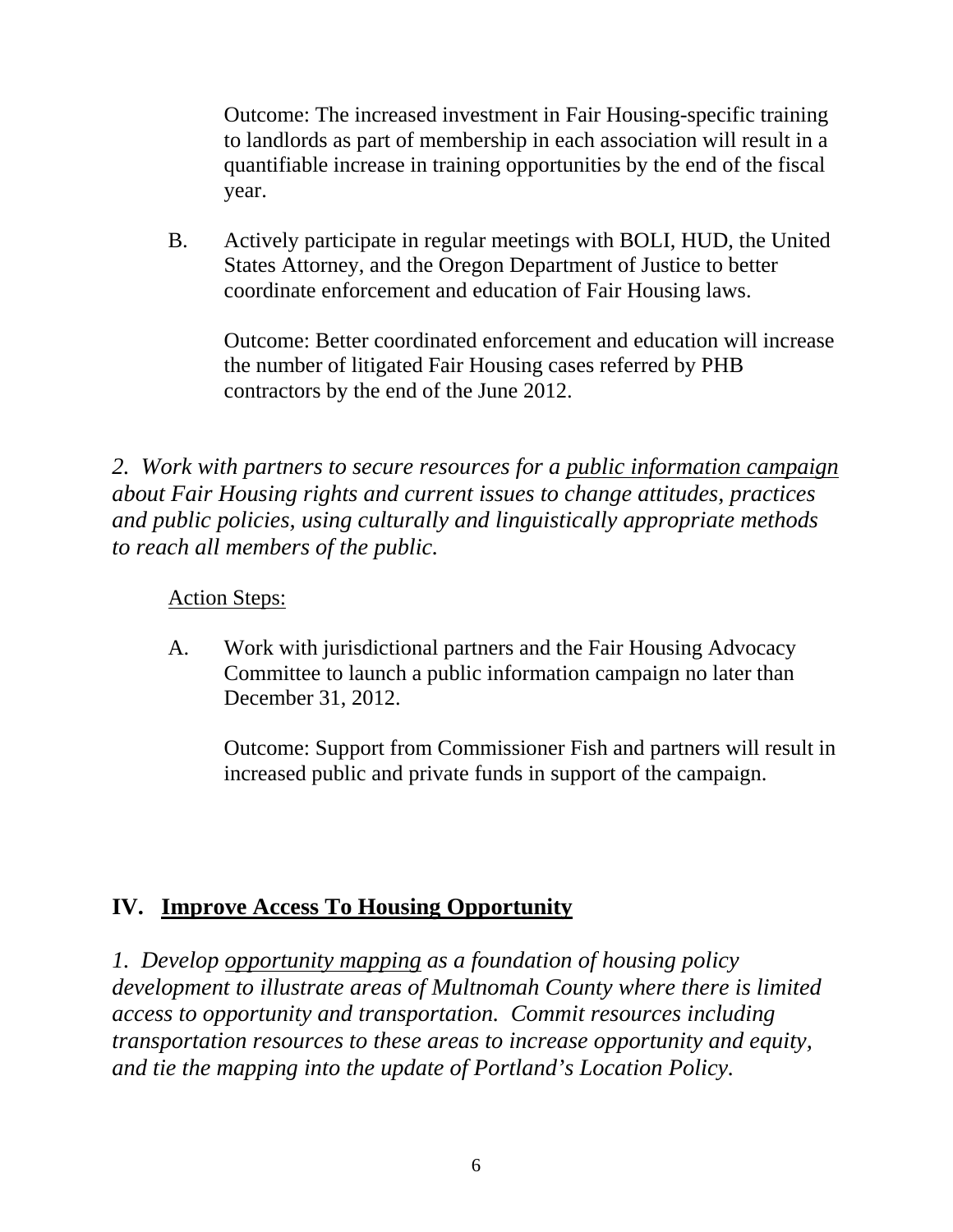### Action Steps:

A. Develop a Citywide Housing Strategy. Opportunity Mapping will be a primary tool used to inform the housing strategy.

PHB and the Bureau of Planning and Sustainability will identify key partners, data and the methodology for mapping no later than December 31, 2011. Maps to be completed in 2012 will inform budget prioritization and for the City's Comprehensive Plan update.

Outcome: Actions will be based on the best available data and jurisdictions will have the same point of reference.

## **V. Expand Fair Housing Testing**

*1. Work with partners and the Fair Housing Advocacy Committee to design and secure funding for audit testing for all areas of the county using the most expanded list of protected classes to determine trends and issues of discrimination.* 

Action Steps:

- A. Contract annually with a HUD-approved agency to conduct Fair Housing testing. Each year the Fair Housing Advocacy Committee will review the results and release them to the public.
- B. Direct the contracted agency to expand audit testing to include all protected classes to determine trends and issues of discrimination in aid of enforcement and litigation. The Fair Housing Advocacy Committee will oversee all testing.

Outcome: Reliable information about discrimination trends and issues.

## **VI. Expand The Supply Of Accessible, Affordable Homes**

*1. Increase the number of affordable/accessible housing choices for all household sizes, especially family-sized housing with three or more bedrooms.*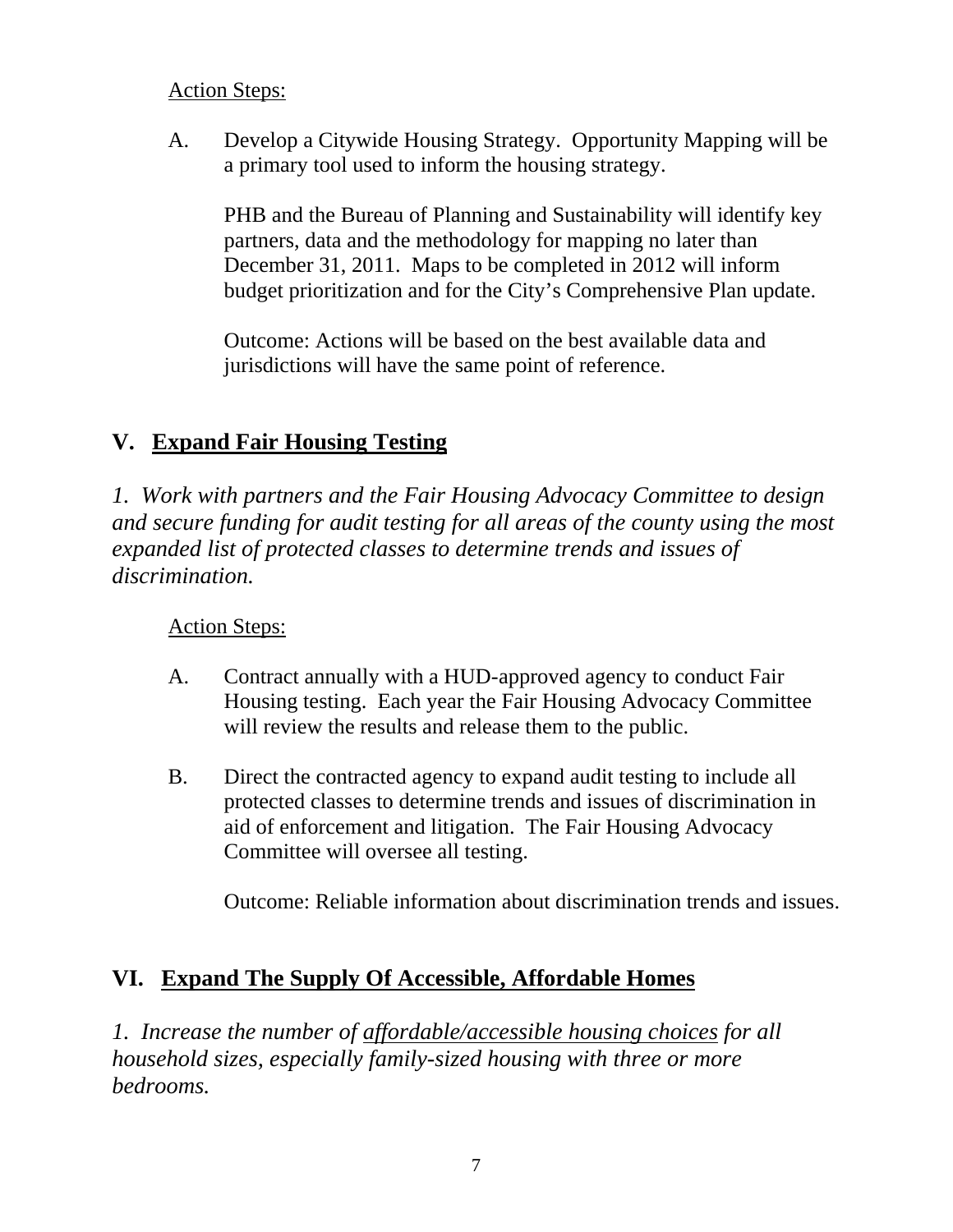### Action Steps:

- A. Provide federal and local funding in support of development and preservation of affordable housing. Funding will increase the number of units in the City's affordable housing portfolio.
- B. Work with housing providers to track the current utilization by protected classes of family sized units in the City's affordable housing portfolio and develop strategies to increase access and utilization by protected classes.

Outcome: Increasing housing choices will result in an increased number of family-sized units in the City's affordable housing portfolio by FY 2012-13. Data will be reported the Fair Housing Advocacy Committee.

## **VII. Address And Mitigate The Unintended Consequences Of Gentrification**

*1. Make public investments that mitigate the effects of displacement and that encourage diversity through mechanisms including, but not limited to, "community agreements," housing development linked to schools/transportation/employment, mixed income housing, and rental assistance tied to market rate units.* 

### Action Steps:

A. PHB is committed to strategically investing in programs and services to address disparities and the unintended displacement caused by public investment in redeveloping neighborhoods.

PHB has begun tracking the utilization of its housing programs by communities of color and has published those results. The reports showed disparities in access to housing and housing services for these communities. This data will be used to develop specific targets for improved access for those communities from FY 2009-10 levels.

Outcome: Working with our partners, we will continue to develop strategies to increase utilization of programs by protected classes.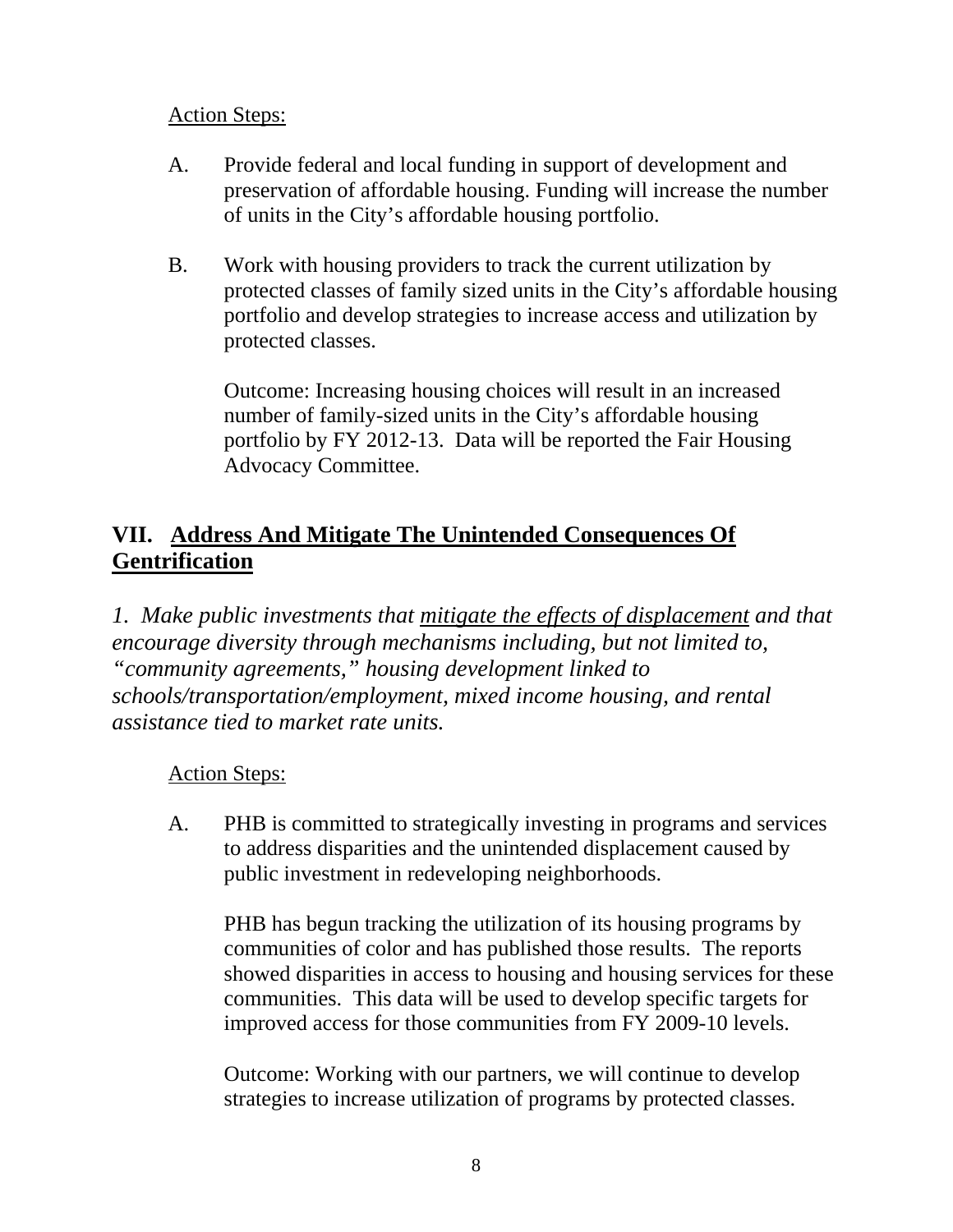This will result in quantifiably increased utilization of reported programs by the end of the 2011-12 fiscal year.

## *2. Encourage the renewal of the Portland 30% Tax Increment Funding Policy affordable housing set-aside.*

## Action Steps:

- A. PHB and Commissioner Fish will continue to advocate for renewal and strict compliance with the 30% TIF Set-Aside policy.
- B. The 30% TIF Set-Aside policy is currently under review. A public stakeholder committee is developing recommendations to improve the policy. Information about the review process can be found online: www.portlandonline.com/phb/tif.

*3. Focus on resource development to acquire funding outside of Urban Renewal Areas to develop and preserve affordable/accessible housing in all areas of the County.* 

### Action Steps:

A. PHB, the County, Commissioner Fish, and stakeholders will work together to identify new sustainable funding sources for affordable housing.

## **VIII. Increase Funding For Safety-Net Programs For Low-Income And Vulnerable Populations**

*1. Continue, and consider increasing funding for, Rent Assistance for low income residents.* 

### Action Steps:

A. Secure \$1.9 million in City of Portland general funds to support short term rent assistance in FY11-12 (complete.)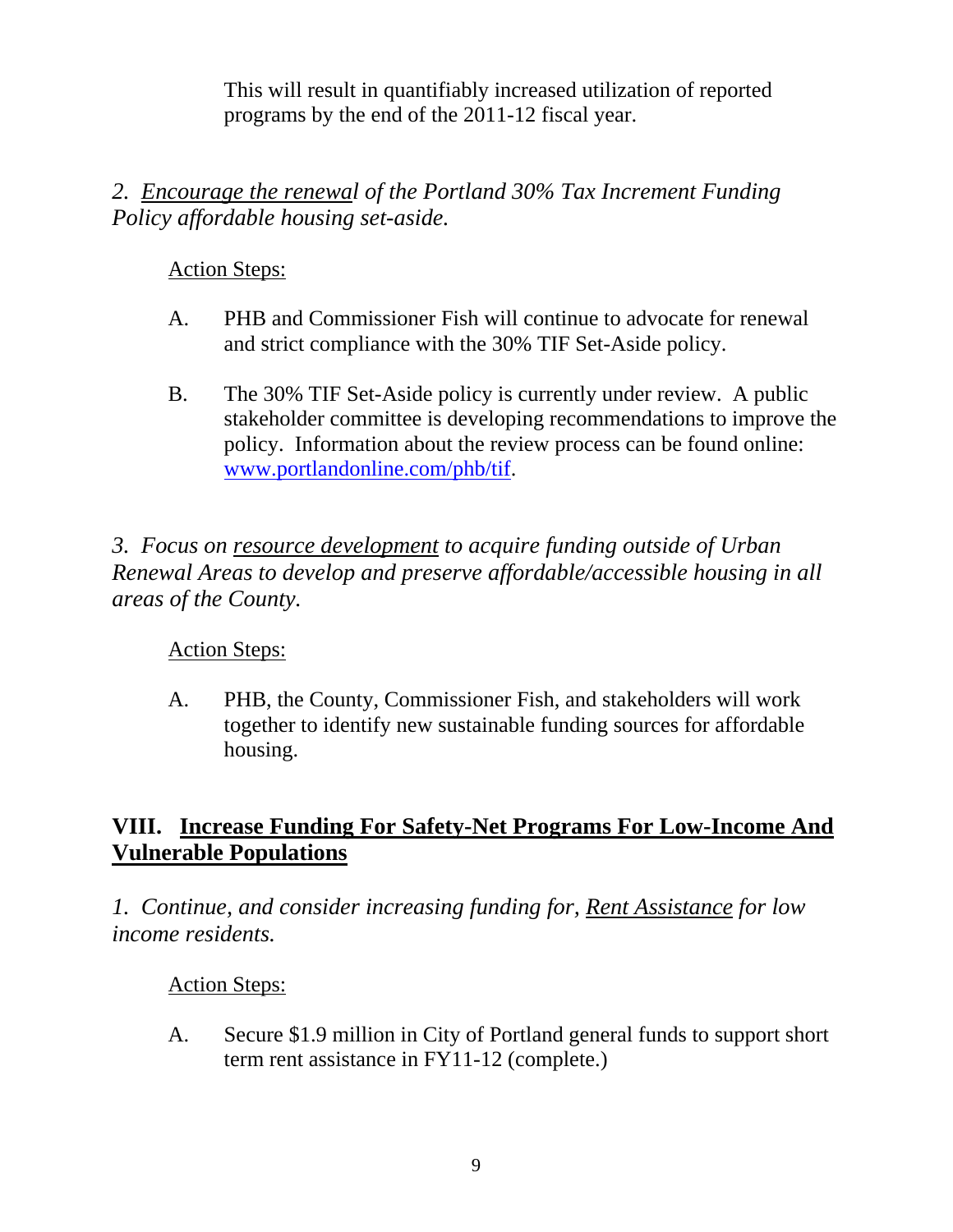B. Work with Multnomah County, Gresham, and Home Forward to secure continued funding for short-term rent assistance and other programs that prevent homelessness and support rapid re-housing.

*2. Increase funding for social services known to assist in stabilizing households, including but not limited to addiction services, childcare, employment assistance, and other support services.* 

## Action Steps:

A. PHB and its jurisdictional partners will advocate for increased resources for supportive services that assist people to achieve stable housing.

*3. Continue funding development of subsidized, accessible housing units for individuals and families below 30% MFI, working to increase the number of units available to meet the demand. Develop subsidies or other incentives to encourage private landlords to rent to low-income individuals at little to no risk to them.* 

### Action Steps:

A. Provide federal and local funding in support of the development and preservation of affordable housing. Funding will increase the number of units in the City's affordable housing portfolio.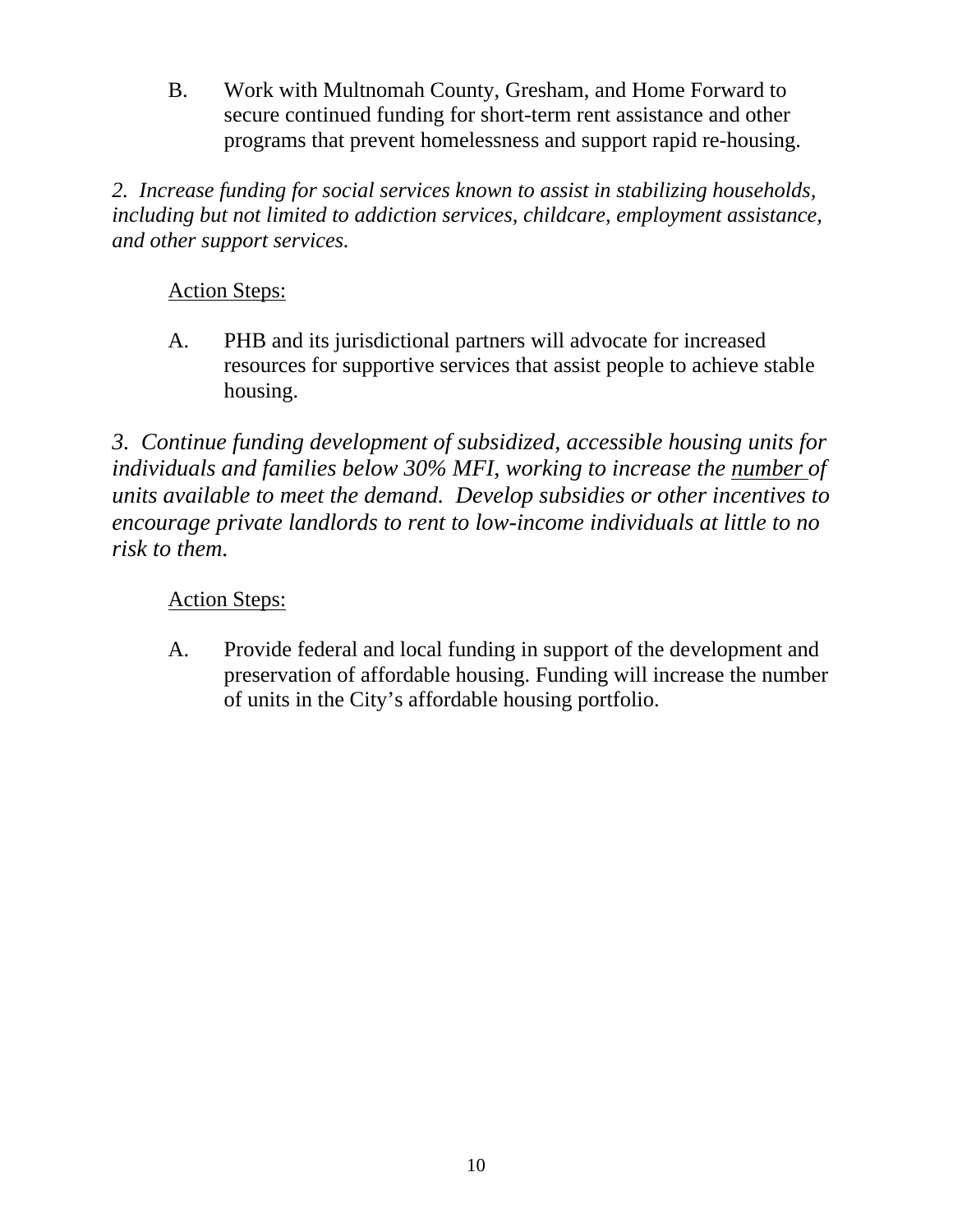### **CONCLUSION**

We will not tolerate discrimination in housing in Portland – but we will not eliminate housing discrimination overnight. It will take persistence, collaboration, and creativity.

The City of Portland and its partners will regularly review the Action Plan and the recommendations in the Analysis of Impediments to Fair Housing Choice report to identify additional actions or steps needed to keep moving the Fair Housing agenda forward over the next five years.

We commit to be bold in our actions and accountable for results.

Thanks to the Analysis of Impediments Review Committee for its groundbreaking work, our partners for joining us in this effort, and the team at PHB for their remarkable public service.

> Nick Fish **Commissioner**

Margaret Van Vliet Director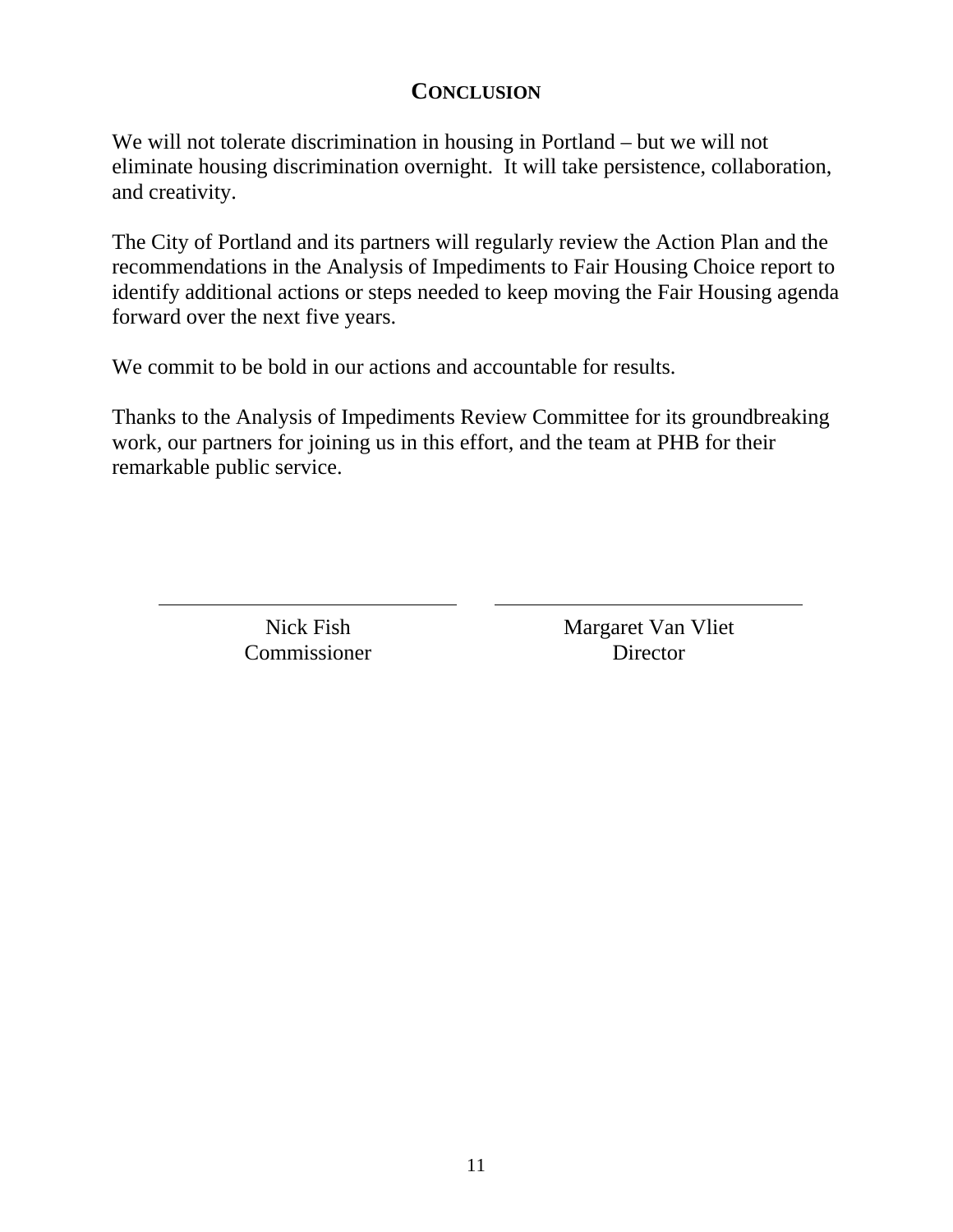#### **EXHIBIT A: SAMPLE REPORT**

#### **OUTCOME AND REPORTING DATA REPORTING PERIOD FROM: JULY 1, 2011 TO: JUNE 30, 2012**

#### **BENEFICIARY DATA (Page 1 of 2)**

#### LOW/MODERATE INCOME BENEFIT.

List total number of clients receiving services through your program as well as the breakdowns listed.

| <b>PARTICIPANT INFORMATION</b> | <b>Total for</b><br><b>Reporting</b><br>Period | YTD* |
|--------------------------------|------------------------------------------------|------|
| No. of individuals             |                                                |      |

| 1. GENDER    | <b>Total for</b><br><b>Reporting<br/>Period</b> | YTD* |
|--------------|-------------------------------------------------|------|
| Male         |                                                 |      |
| Female       |                                                 |      |
| <b>Total</b> |                                                 |      |

| 2. RACE                                            | <b>Total for</b><br><b>Reporting</b><br><b>Period</b> | <b>Total for</b><br><b>Reporting</b><br><b>Period</b> | $YTD^*$         | YTD*                |
|----------------------------------------------------|-------------------------------------------------------|-------------------------------------------------------|-----------------|---------------------|
| <b>Ethnicity</b>                                   | <b>Hispanic</b>                                       | <b>Non Hispanic</b>                                   | <b>Hispanic</b> | <b>Non Hispanic</b> |
| White                                              |                                                       |                                                       |                 |                     |
| <b>Black/African American</b>                      |                                                       |                                                       |                 |                     |
| Asian                                              |                                                       |                                                       |                 |                     |
| <b>American Indian/Alaskan Native</b>              |                                                       |                                                       |                 |                     |
| Native Hawaiian/Other Pacific Islander             |                                                       |                                                       |                 |                     |
| American Indian/Alaskan Native & White             |                                                       |                                                       |                 |                     |
| Asian & White                                      |                                                       |                                                       |                 |                     |
| <b>Black/African American &amp; White</b>          |                                                       |                                                       |                 |                     |
| Am. Indian/Alaskan Native & Black/African American |                                                       |                                                       |                 |                     |
| Other                                              |                                                       |                                                       |                 |                     |
| Total*                                             |                                                       |                                                       |                 |                     |

\*YTD - **Year to date including current reporting period**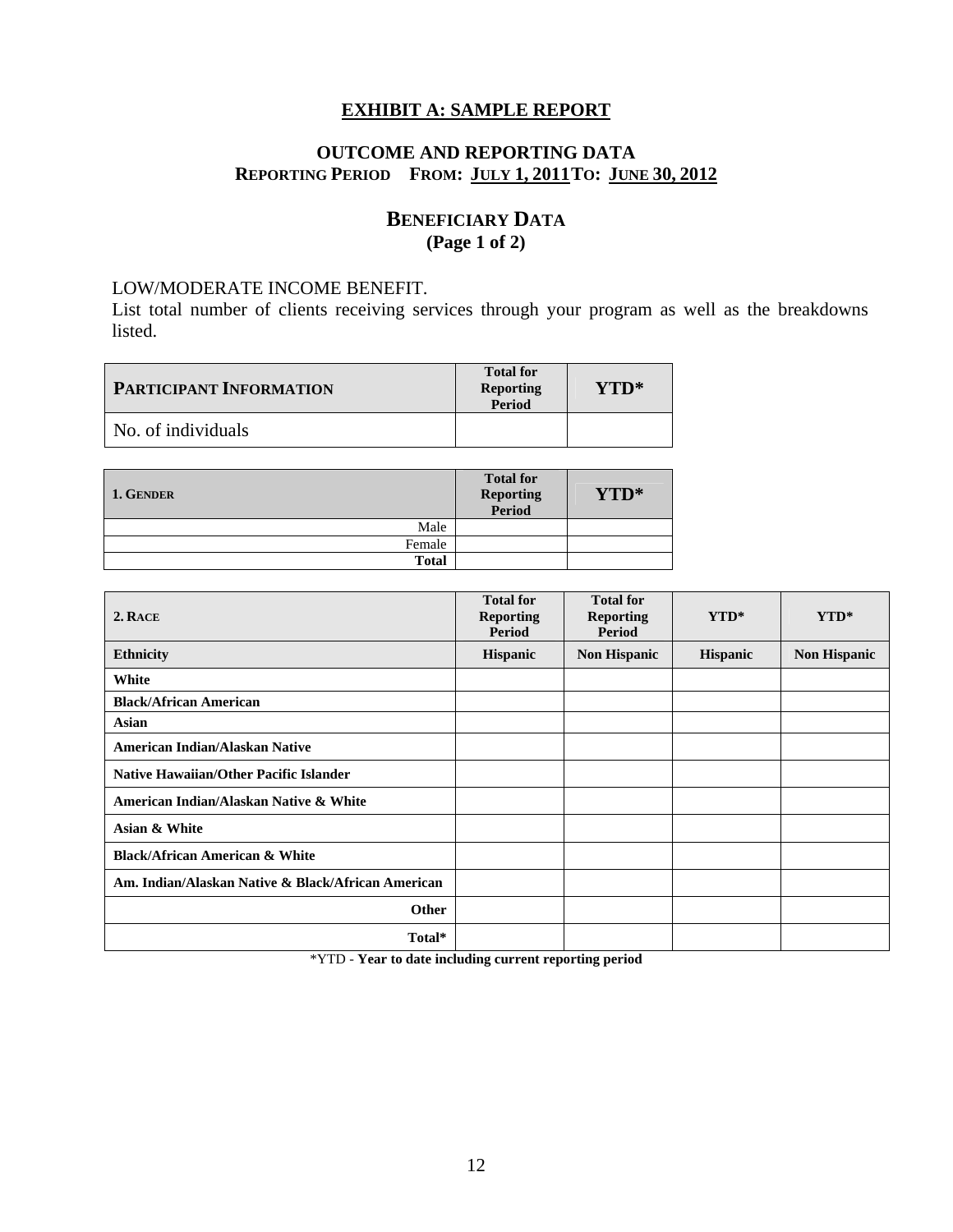## **(Page 2 of 2) BENEFICIARY DATA**

| 3. INCOME (Required)                        | <b>Total for</b><br><b>Reporting</b><br><b>Period</b> | YTD* |
|---------------------------------------------|-------------------------------------------------------|------|
| Over $80\%$ of M.I.                         |                                                       |      |
| (Moderate Income) 51%-80% of M.I.           |                                                       |      |
| 31%-50% of M.I.<br>(Low)                    |                                                       |      |
| $0-30\% \text{ of M.I.}$<br>(Extremely Low) |                                                       |      |
| Total Low/Moderate Income                   |                                                       |      |
| <b>Total Income*</b>                        |                                                       |      |

\*\*Total income should add up to the total people served.

| <b>4. RESIDENCE</b> | <b>Total for</b><br><b>Reporting</b><br>Period | YTD* |
|---------------------|------------------------------------------------|------|
| <b>NE</b> Portland  |                                                |      |
| <b>SE Portland</b>  |                                                |      |
| <b>NW Portland</b>  |                                                |      |
| <b>SW Portland</b>  |                                                |      |
| N Portland          |                                                |      |
| <b>Total</b>        |                                                |      |

| <b>5. LOCATION OF VIOLATION</b> | <b>Total for</b><br><b>Reporting</b><br><b>Period</b> | YTD* |
|---------------------------------|-------------------------------------------------------|------|
| <b>NE</b> Portland              |                                                       |      |
| <b>SE Portland</b>              |                                                       |      |
| <b>NW Portland</b>              |                                                       |      |
| <b>SW Portland</b>              |                                                       |      |
| N Portland                      |                                                       |      |
| <b>Total</b>                    |                                                       |      |

| <b>6. OTHER</b>                     | <b>Total for</b><br><b>Reporting</b><br>Period | $\mathbf{Y} \mathbf{P}^*$ |
|-------------------------------------|------------------------------------------------|---------------------------|
| Female Head of Household (Required) |                                                |                           |
| Elderly Head of Household (Over 65) |                                                |                           |
| Disabled/Special Needs              |                                                |                           |
| <b>Total</b>                        |                                                |                           |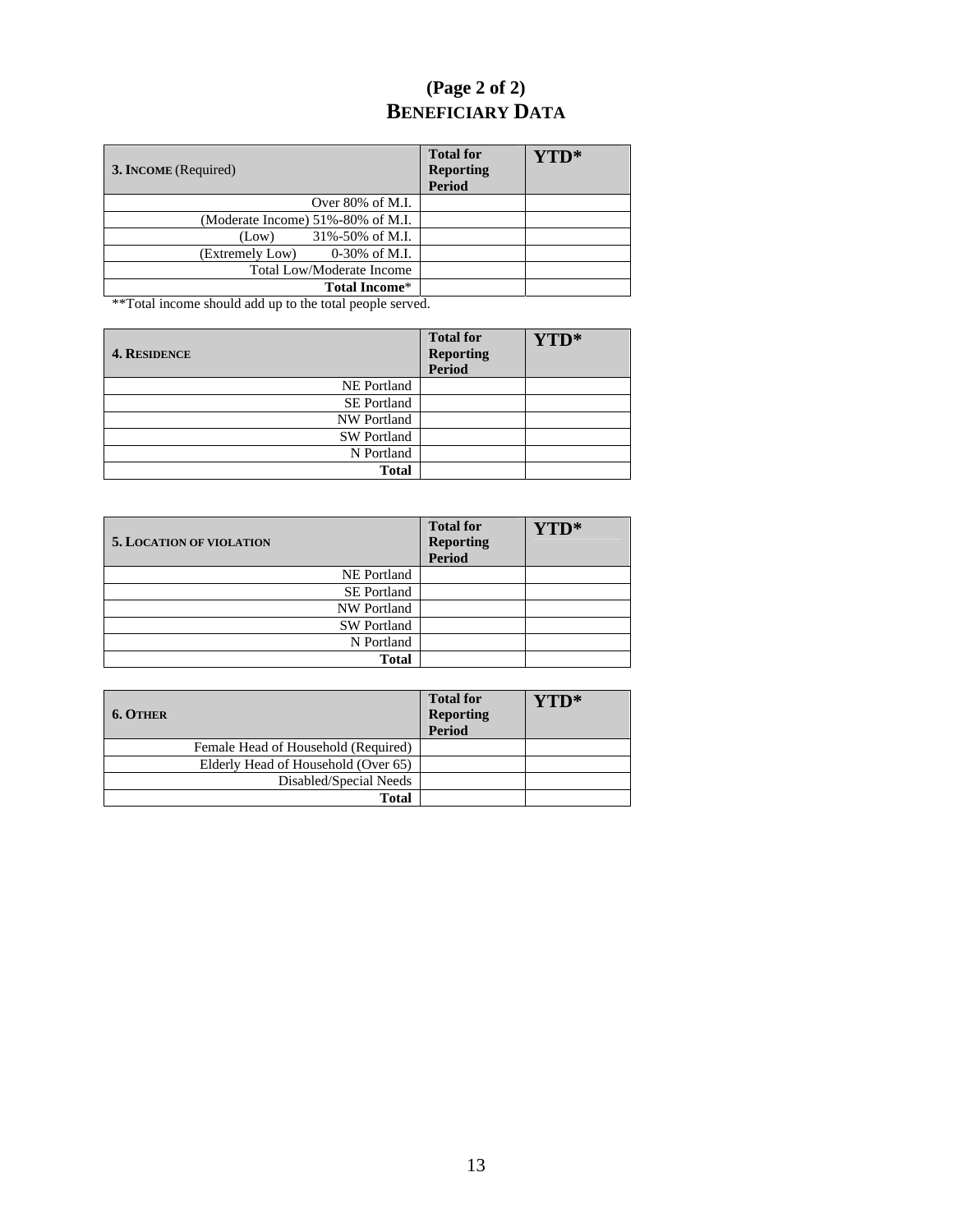#### **(Page 1 of 4) Project Quarterly Report OUTCOME AND REPORTING DATA REPORTING PERIOD FROM: JULY 1, 2011 TO: JUNE 30, 2012**

| PARTICIPANT INFORMATION                               | Goal      | Q1 | $\bf Q2$ | Q3 | Q <sub>4</sub> | $Y-T-D$ |
|-------------------------------------------------------|-----------|----|----------|----|----------------|---------|
| 1. Performance Measures                               |           |    |          |    |                |         |
| <b>Total Cases</b>                                    |           |    |          |    |                |         |
| (Output goal is XX households served<br>for the year) |           |    |          |    |                |         |
| Cases w/ sufficient evidence of<br>discrimination     | <b>NA</b> |    |          |    |                |         |
| Cases with in-depth interview                         | <b>NA</b> |    |          |    |                |         |
| Cases which proceed until<br>process over             | <b>NA</b> |    |          |    |                |         |

#### 2. Cases with Sufficient Evidence

| Successful Negotiation/<br>Litigation | 80%       |  |  |  |
|---------------------------------------|-----------|--|--|--|
| Refer to HUD (monitoring)             | <b>NA</b> |  |  |  |
| Refer to BOLI (monitoring)            | <b>NA</b> |  |  |  |
| Total*                                |           |  |  |  |

#### 3. Cases Without Sufficient Evidence (Insufficient or No Merit)

| Refer to HUD (not monitoring)  | <b>NA</b> |  |  |  |
|--------------------------------|-----------|--|--|--|
| No merit After Investigation   | <b>NA</b> |  |  |  |
| Refer to BOLI (not monitoring) | <b>NA</b> |  |  |  |
| Total*                         |           |  |  |  |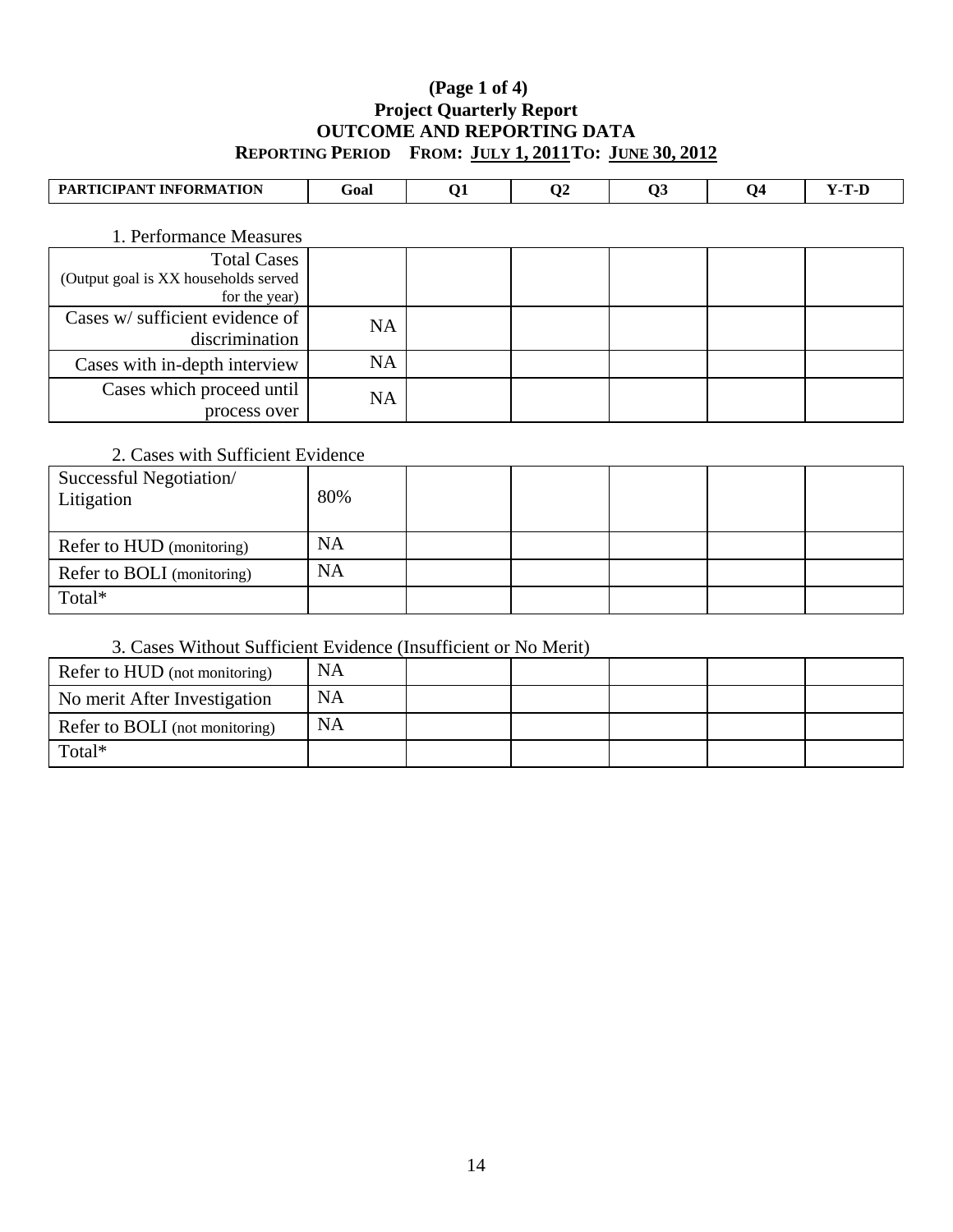#### **(Page 2 of 4) Project Quarterly Report OUTCOME AND REPORTING DATA REPORTING PERIOD FROM: JULY 1, 2011 TO: JUNE 30, 2012**

| PARTICIPANT INFORMATION                            | <b>Baseline</b> | Q1 | $\bf Q2$ | Q <sub>3</sub> | Q4 | <b>YTD</b> |
|----------------------------------------------------|-----------------|----|----------|----------------|----|------------|
| 4. Other Case Outcomes                             |                 |    |          |                |    |            |
| Client withdrew/failed to<br>respond after invest. | <b>NA</b>       |    |          |                |    |            |
| Client failed to appear for int.<br>after intake   | <b>NA</b>       |    |          |                |    |            |
| Still Investigating                                | <b>NA</b>       |    |          |                |    |            |
| Referral (not fair housing)                        | <b>NA</b>       |    |          |                |    |            |
| <b>Advice Only</b>                                 | <b>NA</b>       |    |          |                |    |            |
| Total*                                             |                 |    |          |                |    |            |

#### 5. Referrals

| FHCO<br>.     | <b>.</b><br>11 T |  |  |  |
|---------------|------------------|--|--|--|
| <b>LASC</b>   | <b>.</b>         |  |  |  |
| $\sim$ $\sim$ | .                |  |  |  |

Totals in boxes 2, 3, and 4 should be equal to the number of cases.

#### 6. Basis of Complaint

|                                 | <b>Baseline</b> | Q1 | Q2 | Q <sub>3</sub> | Q <sub>4</sub> | $Y-T-D$ |
|---------------------------------|-----------------|----|----|----------------|----------------|---------|
| Race/color                      |                 |    |    |                |                |         |
| National Origin                 |                 |    |    |                |                |         |
| <b>Family Status</b>            |                 |    |    |                |                |         |
| Religion                        |                 |    |    |                |                |         |
| Gender/Sex                      |                 |    |    |                |                |         |
| <b>Mental Disability</b>        |                 |    |    |                |                |         |
| Physical Disability             |                 |    |    |                |                |         |
| <b>Marital Status</b>           |                 |    |    |                |                |         |
| Source of Income                |                 |    |    |                |                |         |
| Age                             |                 |    |    |                |                |         |
| Sex-Gender                      |                 |    |    |                |                |         |
| Sex-Harassment                  |                 |    |    |                |                |         |
| Sex-Orientation                 |                 |    |    |                |                |         |
| <b>Military Status</b>          |                 |    |    |                |                |         |
| <b>Domestic Violence Status</b> |                 |    |    |                |                |         |
| Retaliation                     |                 |    |    |                |                |         |
| <b>OTHER</b>                    |                 |    |    |                |                |         |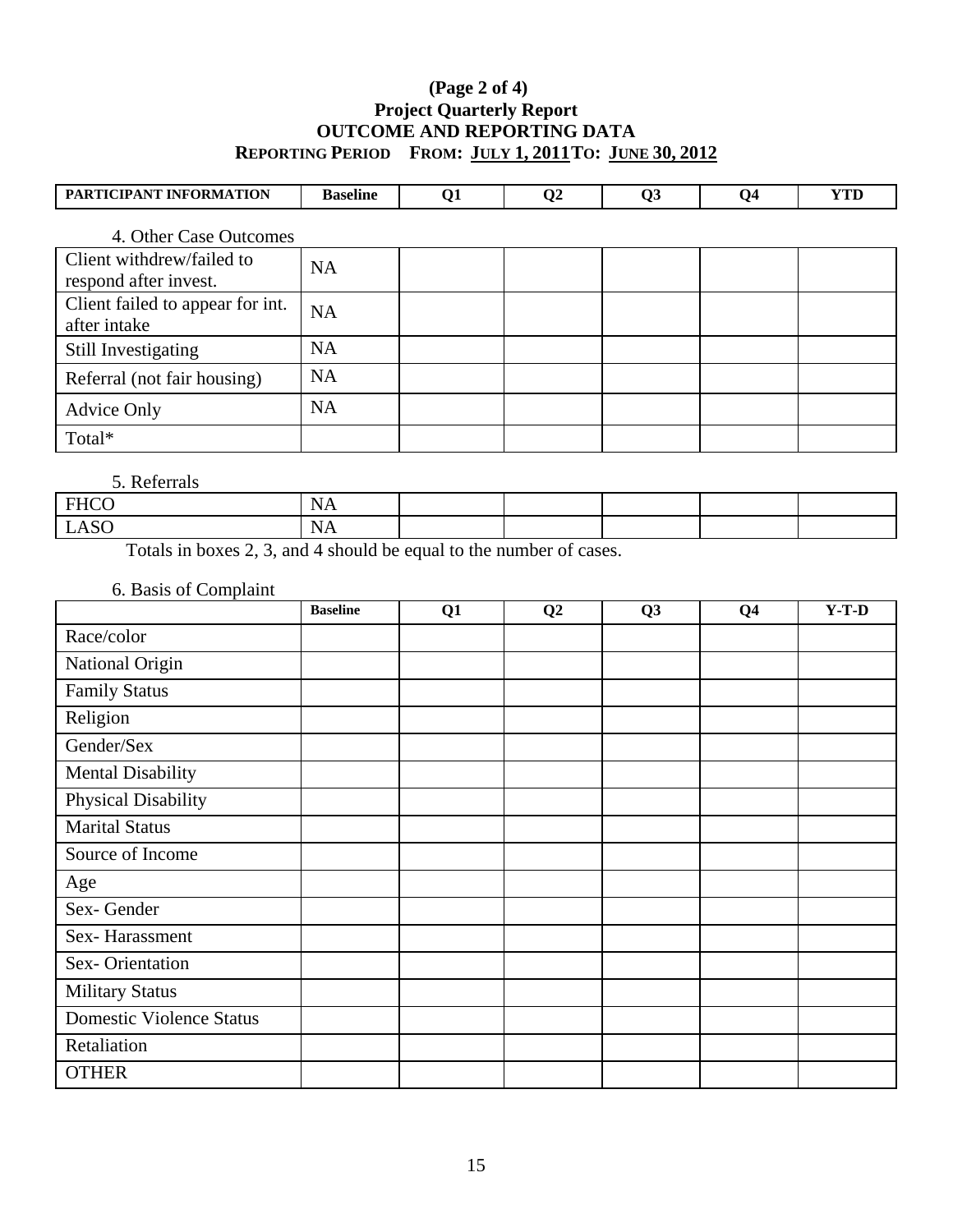| PARTICIPANT INFORMATION                        | <b>Prior Year</b> | Q <sub>1</sub> | Q <sub>2</sub> | Q <sub>3</sub> | Q <sub>4</sub> | $Y-T-D$ |  |  |  |  |  |
|------------------------------------------------|-------------------|----------------|----------------|----------------|----------------|---------|--|--|--|--|--|
| 7. Alleged Act:                                |                   |                |                |                |                |         |  |  |  |  |  |
| Refusal to Rent/Admissions                     |                   |                |                |                |                |         |  |  |  |  |  |
| Eviction                                       |                   |                |                |                |                |         |  |  |  |  |  |
| Reasonable Accommodation                       |                   |                |                |                |                |         |  |  |  |  |  |
| Disparate Treatment rent                       |                   |                |                |                |                |         |  |  |  |  |  |
| Design/Construction                            |                   |                |                |                |                |         |  |  |  |  |  |
| Redlining                                      |                   |                |                |                |                |         |  |  |  |  |  |
| <b>Illegal Ad</b>                              |                   |                |                |                |                |         |  |  |  |  |  |
| Refusal to Sell                                |                   |                |                |                |                |         |  |  |  |  |  |
| <b>Refusal to Permit</b>                       |                   |                |                |                |                |         |  |  |  |  |  |
| Steering                                       |                   |                |                |                |                |         |  |  |  |  |  |
| Disparate treatment credit                     |                   |                |                |                |                |         |  |  |  |  |  |
| Harassment/Discriminatory<br><b>Statements</b> |                   |                |                |                |                |         |  |  |  |  |  |

 **(Page 3 of 4)** 

*List OTHER here:* 

**OTHER** 

#### 8. Intake and Referral Outcomes

|                                                                       | <b>Prior Year</b> | Q <sub>1</sub> | Q <sub>2</sub> | Q <sub>3</sub> | Q <sub>4</sub> | $Y-T-D$ |
|-----------------------------------------------------------------------|-------------------|----------------|----------------|----------------|----------------|---------|
| # of Portland advocacy agencies                                       |                   |                |                |                |                |         |
| that receive Fair Housing                                             |                   |                |                |                |                |         |
| information                                                           |                   |                |                |                |                |         |
| # of calls screened from Portland                                     |                   |                |                |                |                |         |
| citizens                                                              |                   |                |                |                |                |         |
| # of calls screened from Portland<br>citizens related to fair housing |                   |                |                |                |                |         |
| # of intakes of bona fide                                             |                   |                |                |                |                |         |
| allegations                                                           |                   |                |                |                |                |         |
| # of expected referrals                                               |                   |                |                |                |                |         |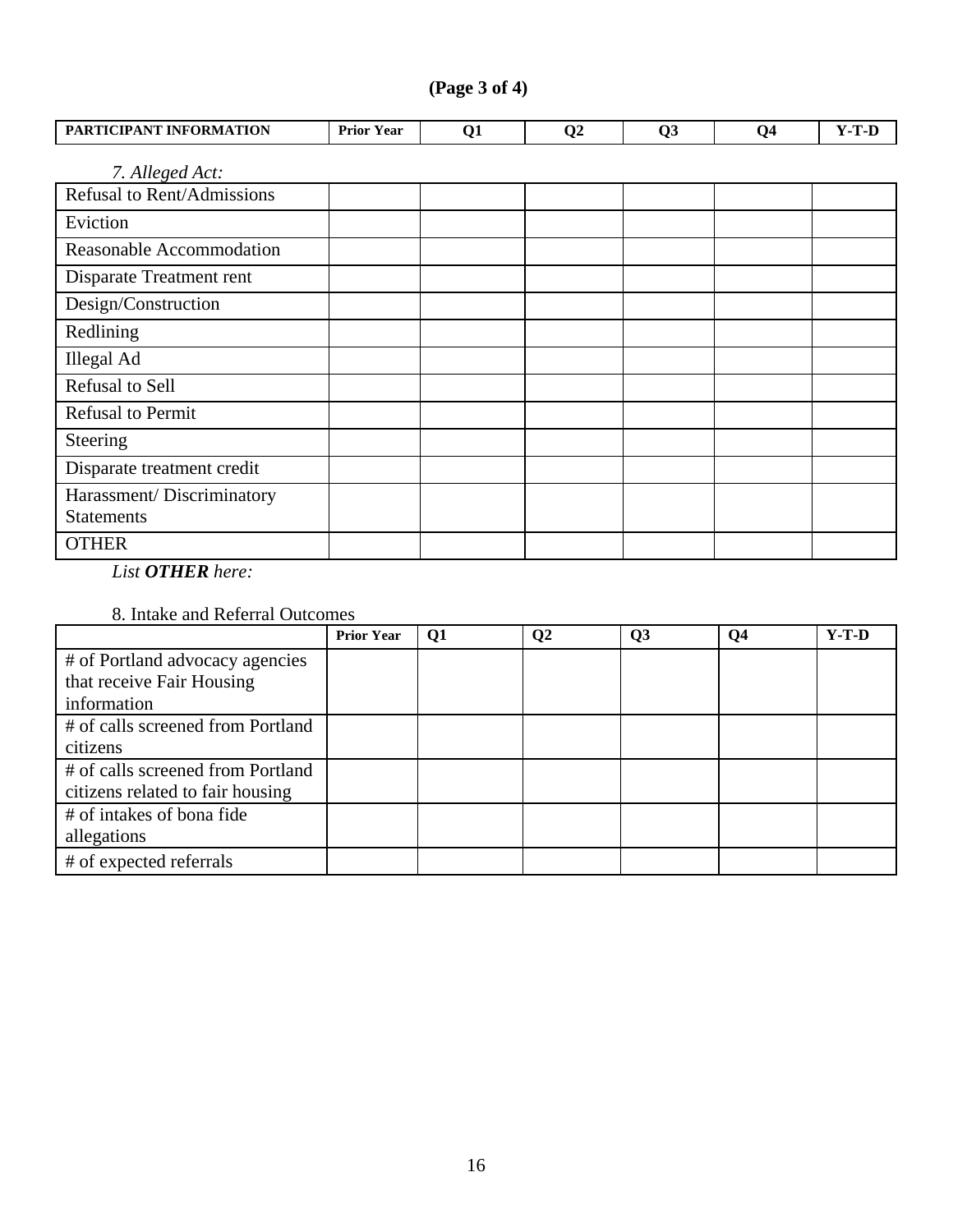#### **(Page 4 of 4)**

#### 9. Intake Advocacy

|                                | Goal     | Q1 | $\bf Q2$ | Q3 | Q <sub>4</sub> | $Y-T-D$ |
|--------------------------------|----------|----|----------|----|----------------|---------|
| # of reasonable                |          |    |          |    |                |         |
| accommodation assists          |          |    |          |    |                |         |
| Percent of all favorable cases | 80%      |    |          |    |                |         |
| # of reasonable                |          |    |          |    |                |         |
| accommodation clients with     |          |    |          |    |                |         |
| favorable outcomes.            |          |    |          |    |                |         |
| Number of cases litigated      | increase |    |          |    |                |         |
| Number of underrepresented     | increase |    |          |    |                |         |
| intakes                        |          |    |          |    |                |         |

### 10. Fair Housing Education

| <b>Fair Housing Education</b> | Goal       | O2 | Q3 | 04 | $Y-T-D$ |
|-------------------------------|------------|----|----|----|---------|
| Number of education events    | 4 meetings |    |    |    |         |
| to present fair housing       |            |    |    |    |         |
| information                   |            |    |    |    |         |
| <b>Other</b>                  |            |    |    |    |         |

### 11. Fair Housing Advocacy Committee

|                           | Goal       | Q <sub>2</sub> | Q <sub>3</sub> | О4 | $Y-T-D$ |
|---------------------------|------------|----------------|----------------|----|---------|
| Number of Fair Housing    | 4 meetings |                |                |    |         |
| <b>Advocacy Committee</b> |            |                |                |    |         |
| Meetings                  |            |                |                |    |         |
|                           |            |                |                |    |         |

#### 12. Fair Housing Campaign

|                               | Goal           | Q1 | $\mathbf{Q}$ | Q <sub>3</sub> | Q4 | $Y-T-D$ |
|-------------------------------|----------------|----|--------------|----------------|----|---------|
| # of Culturally Specific      | 10 groups      |    |              |                |    |         |
| <b>Groups Contacted</b>       |                |    |              |                |    |         |
| Survey shows % increase in    | <i>ncrease</i> |    |              |                |    |         |
| <b>Fair Housing Awareness</b> |                |    |              |                |    |         |
| Increase in number of calls   |                |    |              |                |    |         |
| from members of each          |                |    |              |                |    |         |
| protected class.              |                |    |              |                |    |         |